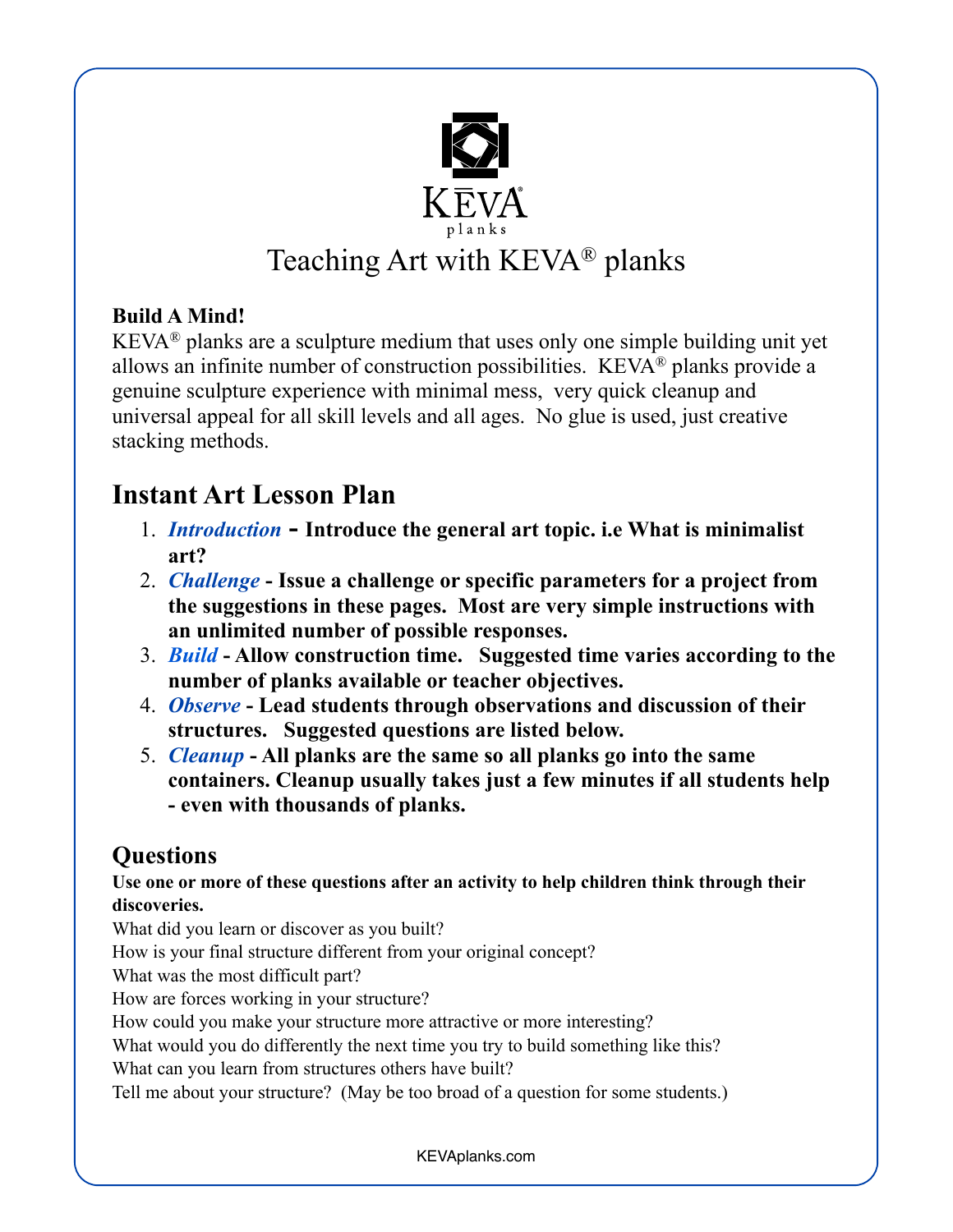# **Challenges**

#### **Minimalism**

Build a sculpture using only 10 planks Build objects with only the most essential elements-i.e. Airplane with 3 planks

#### **Realism**

Build a particular object (truck, bird, the Sears tower, a boat). What makes a truck a truck?

**Non uniform sculpture**- Does not follow a pattern, non linear- free form (Island, stack of hay, tree etc.)

### **Two Dimensional Designs**

Create a 2D representation of a real object- apple, butterfly\* etc Create a 2D design using patterns. Consider pattern repetition. Linear patterns, circular patterns, spirals, How many different ways can you make a square? triangle? hexagon? **\*examples are found online at KEVAplanks.com**

### **3D Sculptures**

Create a structure with a shape theme **Triangles**  Squares Polygons Shapes can be structural or decorative.

### **Spirals**

Make a structure using spirals. How many different types of spirals can you make? How can you affect the the number of layers needed to make a complete revolution?

### **Impossible Structures**

Build a structure and remove some of the planks to create a sculpture that could not be built from the ground up.

### **Think Big**

Students work in teams to collaborate on a create project or allow extended time to build a very large sculpture.

### **Speed building**

Work in teams. Race to see who can build a tower 5 feet high.

KEVAplanks.com

**2**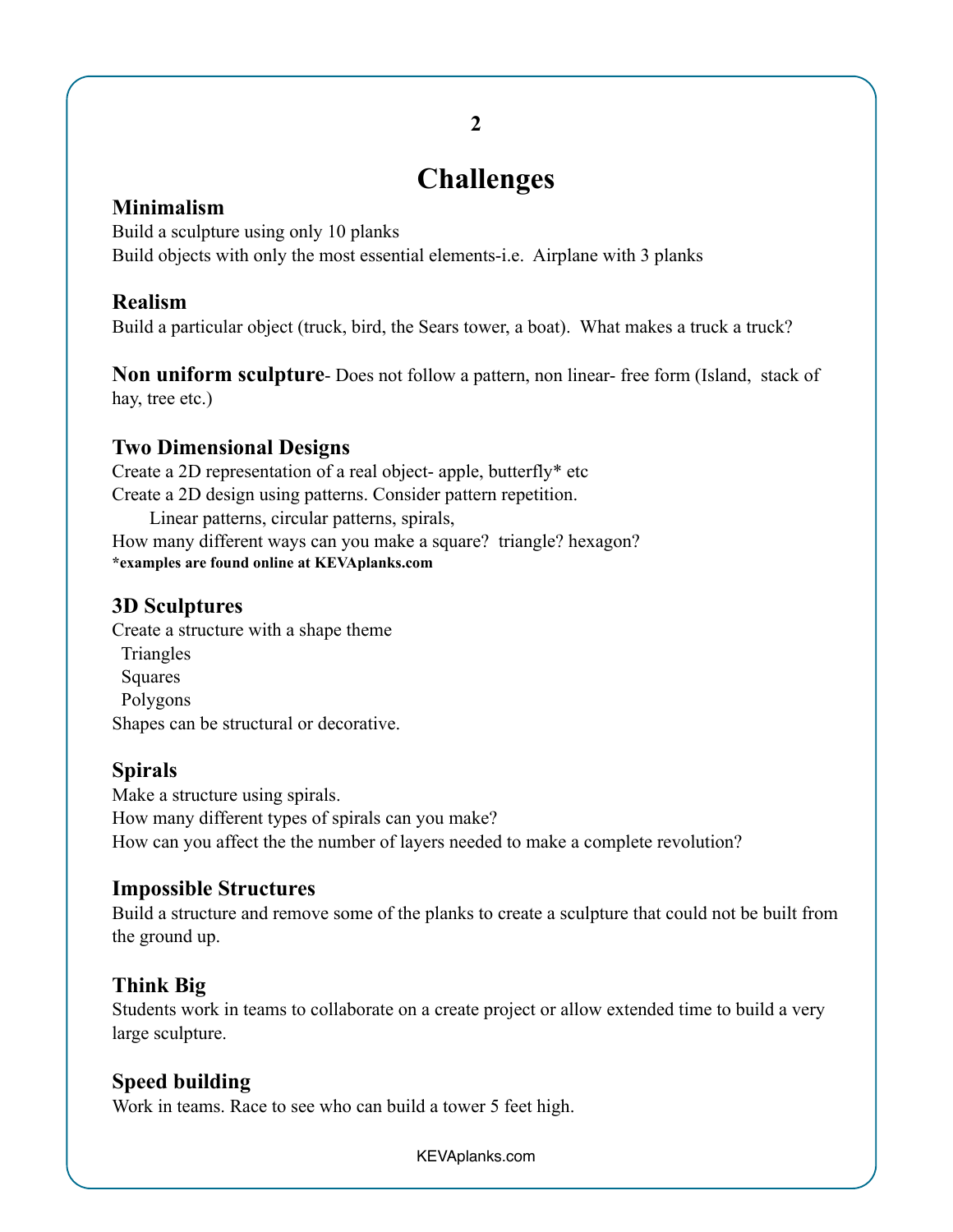#### **Bridge challenge.**

With one plank touching the table, build the widest structure. With two planks… With four planks… Build a bridge span as wide as possible with only four blocks touching the floor or table.

#### **Think like an architect**

Build a tower as tall as yourself. Add patterns/structure to make it more beautiful or interestingi.e. Think like an architect.

#### **Establish a constraint by which all must follow**

All planks grouped in 3's All in 2's All in 5's All in 2's side by side All stacked flat All stacked vertically Only 10, 20 50 or 100 planks Only 4 minutes, 10 minutes



## **Games**

#### *Sculptura™*

Each player creates a square base with 5 blocks placed side by side. No other planks may touch the table or floor. Leader will say *flat, edge* or *upright* and all players must place two planks in that orientation any way they wish upon their platform. (the two planks do not have to be together) Alternatively, the students could place one plank at a time but pleasing symmetry is more difficult to achieve one block at a time. Continue calling out orientations until a reasonable stopping point is reached. Leader may use a die (1 and 2= *upright*, 3 and 4= *edge*, 5 and 6 = *flat*) or just randomly call out orientations or players take turns calling orientations.



**3**